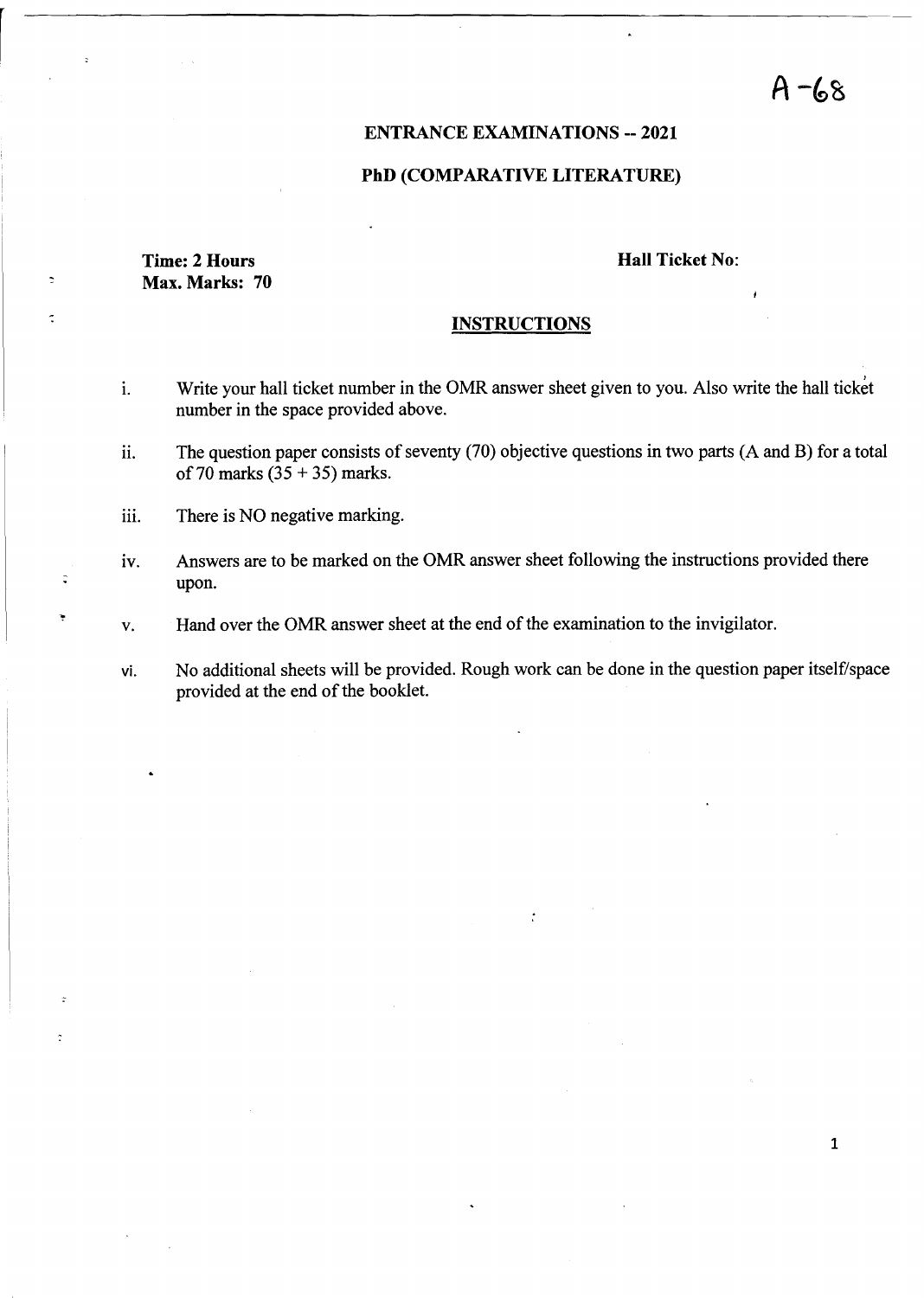## PART A

**Read the Paragraph by Octavio Paz and answer the following questions from 1 to** 2.

Every text is unique and, at the same time, it is the translation of another text. No text is entirely original because language itself, in its essence, is already a translation: firstly, of the non-verbal world and secondly, since every sign and every phrase is the translation of another sign and another phrase. However, this argument can be turned around without losing any of its validity: all texts are original because every translation is distinctive. Every translation, up to a,certain point, is an invention and as such it constitutes a unique text.

- 1. By "language itself, in its essence, is already a translation", what does paz mean?
	- A. That there is no originality in language
	- B. That language when spoken is a translation of our thoughts
	- C. That all thoughts expressed in languages are translatable
	- D. Translation is a linguistic field
- **2.** According to you, which of the following best encapsulates Paz's argument?
	- A. No text is original
	- B. Languages are untranslatable
	- C. Every text is original. Every translation is a reproduction
	- D. Every text is a translation. Every translation is original
- **3.** A + B indicates A is the brother of B

A - B indicates A is the sister of B and A x B indicates A is the father of B Which of the following means that C is the son of M?

- A.  $M-NxC+F$ B.  $F-C+NxM$ C.  $N+M-FX$ C D.  $M \times N - C + F$
- **4.** Ravi is a son of Rajesh's father's sister. Ramesh is the son of Divya who is the mother of Sahil and grandmother of Rajesh. Ashok is the father of Tanya and grandfather of Ravi. Divya is the wife of Ashok.

How is Ravi related to Divya?

- A. Nephew
- B. Son
- C. Grandson
- D. Data inadequate

2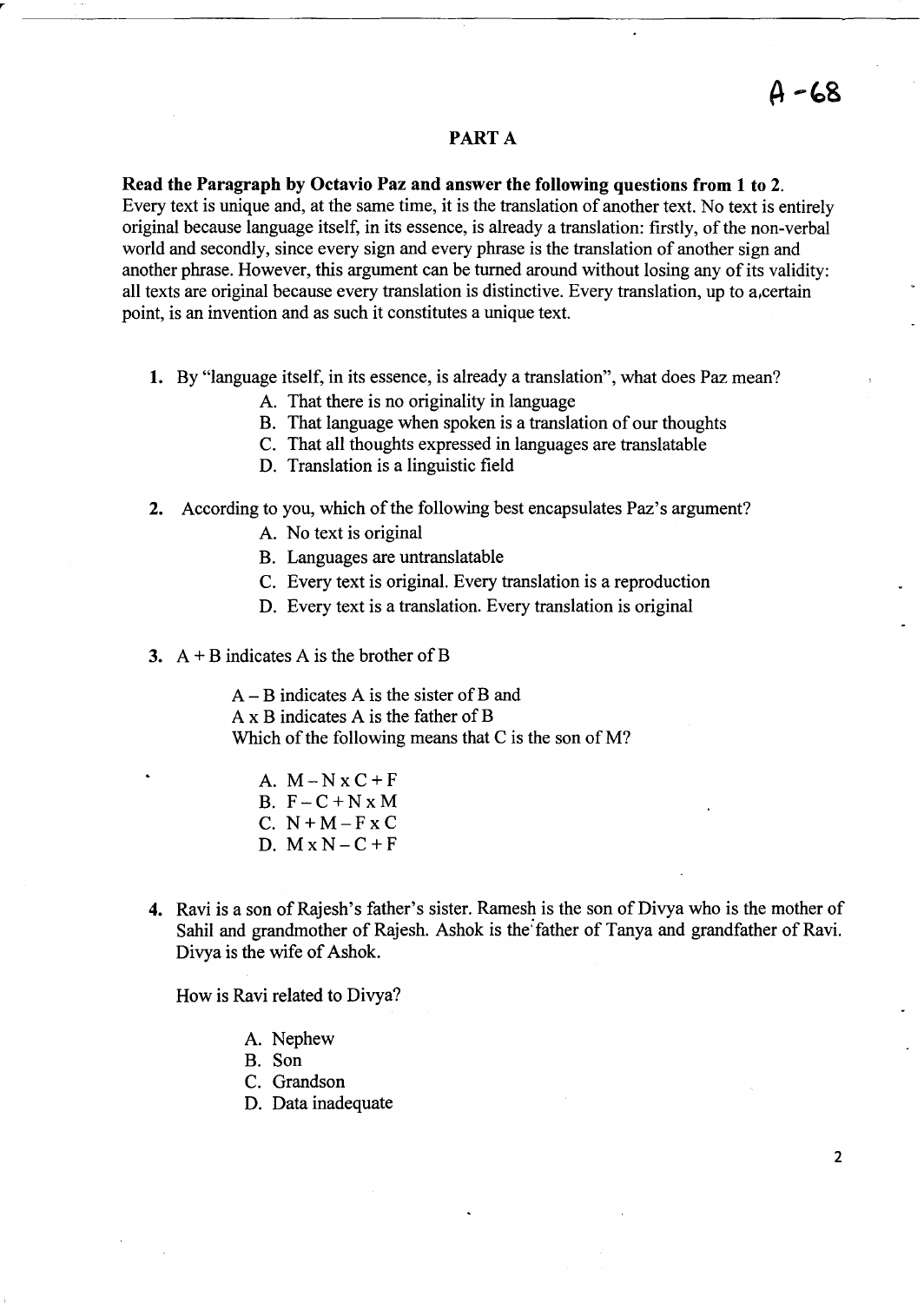#### Read the following passage and answer questions from 5 to 8.

Some research concerns: Political concern: How can a radio documentary be useful in helping more undocumented children find asylum? Aesthetic problem: On the other hand, why should a sound piece, or any other form of storytelling, for that matter, be a means to a specific end? Professional hesitance: But then again, isn't art for art's sake so often an absolute ridiculous display of intellectual arrogance? Ethical concern: And why should I even think that J can or should make art of someone else's suffering? Pragmatic concern: Shouldn't I simply document like the serious journalist I was when I first started working in radio and sound production? Realistic concern: May be it is better to keep the children's stories as far away from the media as possible, anyway, because the more attention a potentially controversial issue receives in the media, the more susceptible it is to becoming politicized, and in these times, a politicized issue a no longer a matter that urgently calls for a committed debate in the public arena but rather a bargaining chip that parties use frivolously in order to move their agenda forward. Constant concerns: cultural appropriation, who am I to tell this story, micromanaging identity politics?

- 5. What can be understood as the main idea of the above passage?
	- A. The concerns of representation in research are the most significant
	- B. The intellectual honesty of the researcher is crucial to research
	- C. Children should never be the subject of any research
	- D. Journalism is the best way of researching an issue
- 6. If we were to sum up the "Aesthetic problem" in one phrase, that would be:
	- A. Storytelling should have a specific purpose
	- B. Art is nothing but a story
	- C. Art and storytelling are essential to research
	- D. Art is for art's sake
- 7. According to the "Realistic concern", a controversial issue that is researched:
	- A. Should not be politicized in the public.
	- B. Should be able to generate a debate in society
	- C. Should be kept away from the media and subsequent debates.
	- D. Should be used by political parties.
- 8. In the line on "cultural appropriation", the author implies that:
	- A. Being objective in research is of utmost importance.
	- B. Experience as a category and research are not really connected.
	- C. Experience as a category is central to representation.
	- D. The art of storytelling has very little to do with who tells the story.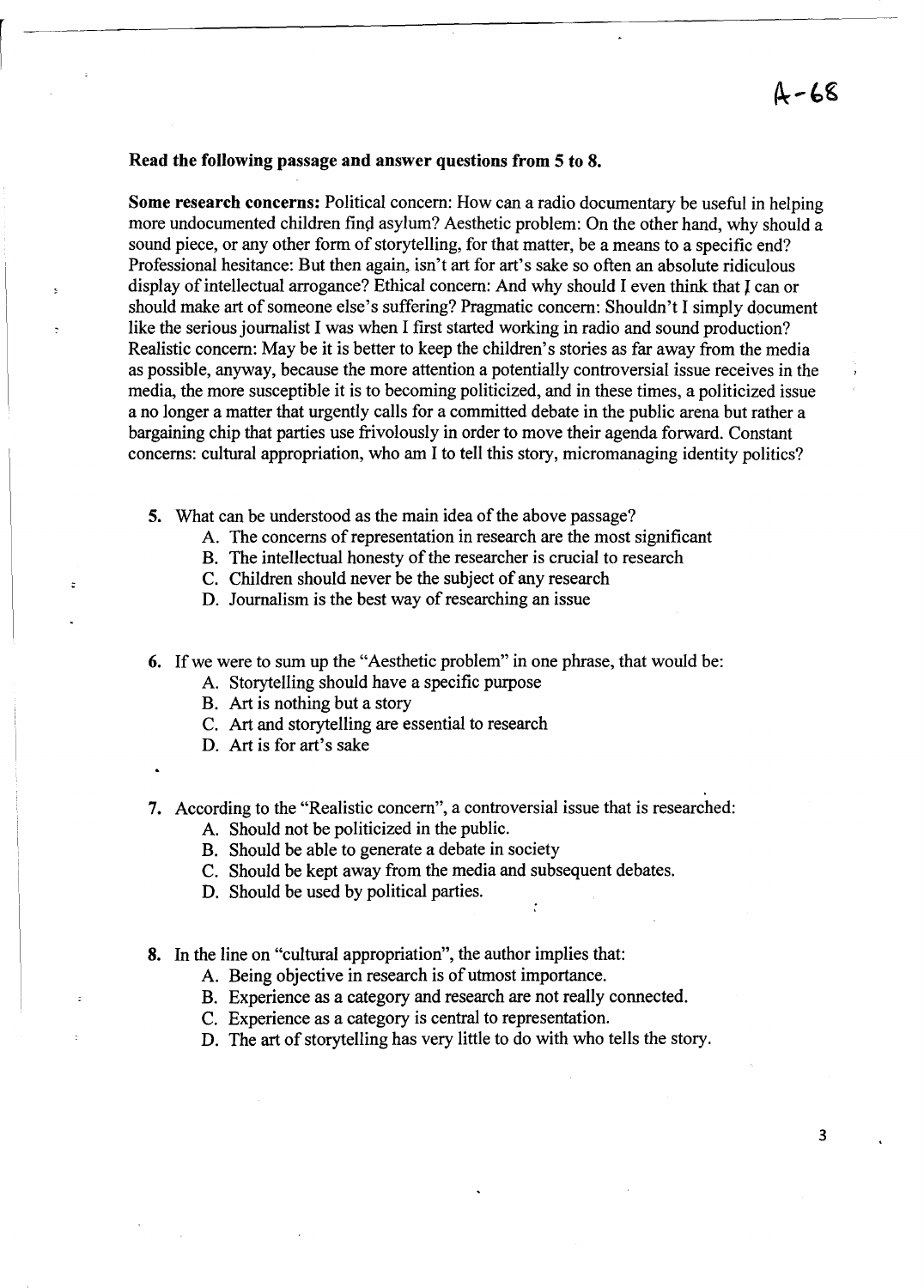- **9.** Find the words that share a similar relation as the words given in the beginning/ question: Sapling: Tree::
	- A. Bud: Flower
	- B. Student: Teacher
	- C. Horse: Mare
	- D. River: Brook
- **10.** A doctor studies the relative effectiveness of two drugs for dengue fever. Her research would be classified as:
	- A. Descriptive Survey
	- B. Experimental Research
	- C. Case Study
	- D. Ethnography
- **11.** In an examination, 35% of the total students failed in Mathematics, 45% failed in Science and 20% in both. The percentage of those who passed in both subjects is:

 $\ddot{\cdot}$ 

4

 $A - 68$ 

- A. 10
- B. 20
- C. 30
- D.40
- **12.** A reasoning where we start with certain particular statements and conclude with a universal statement is called:
	- A. Deductive Reasoning
	- B. Inductive Reasoning
	- C. Abnormal Reasoning
	- D. Transcendental Reasoning

**13.** What is the main aim of interdisciplinary research?

- A. To bring out our analytical ability
- B. To simplify the research problem
- C. To invent a novel research methodology
- D. To bring out a holistic approach to research

**14.** What is the main characteristic of scientific research?

- A. Experimental
- B. Theoretical
- C. Empirical
- D. All the above

## **15.** Field-work based research is classified as:

- A. Historical
- B. Biographical
- C. Empirical
- D. Experimental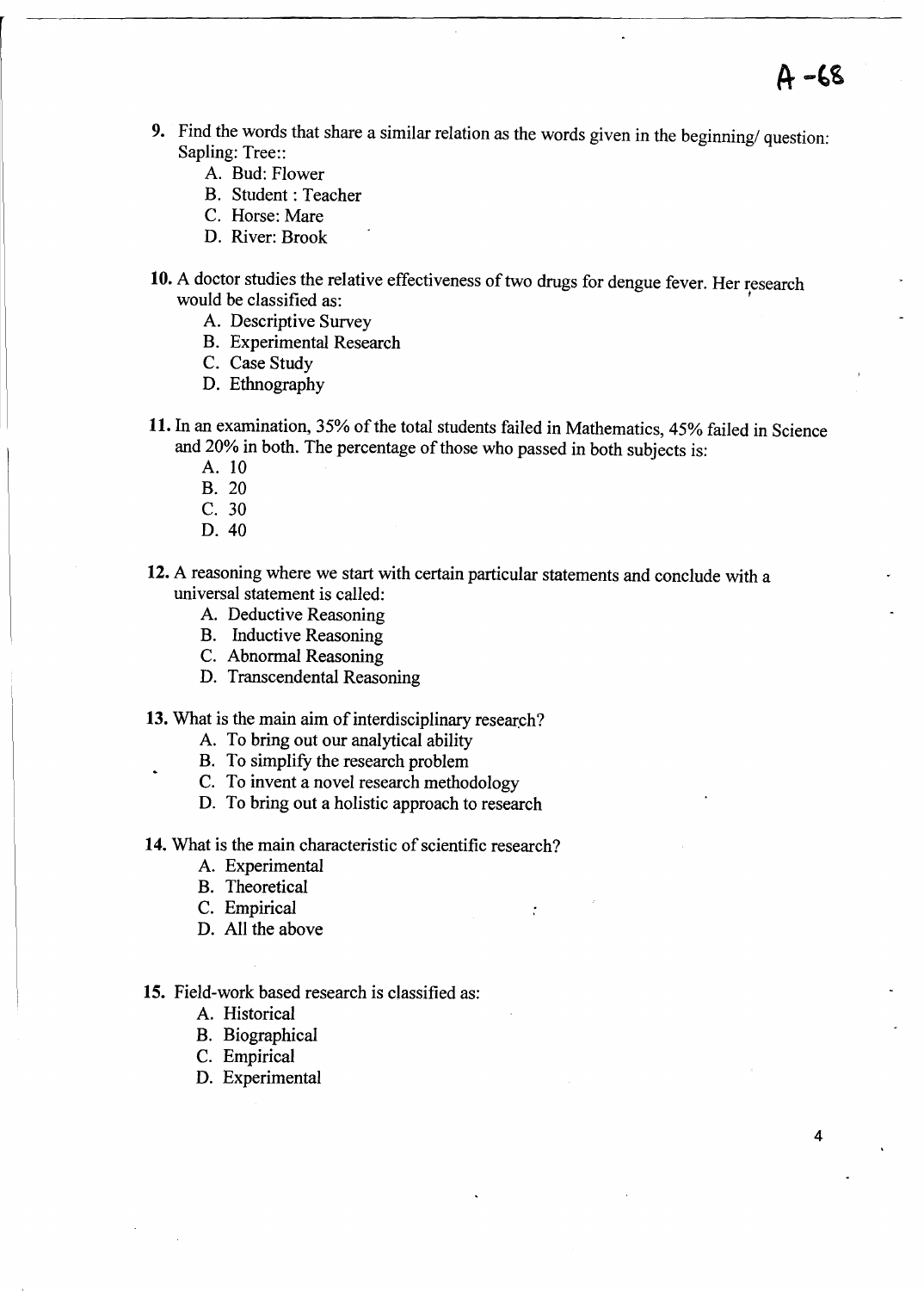**16.** Which of the following is a criterion for a good research question?

- A. Questions should be long and use complex terms
- B. Questions should show where my research biases are
- C. Questions should neither be objective or subjective
- D. Questions should explore the research problem
- **17.** What is a research design?
	- A. A way of conducting research that is not grounded in theory
	- B. The choice between using qualitative or quantitative methods
	- C. The style in which you present your research findings, e.g. a graph
	- D. A framework for every stage of the collection and analysis of data

**18.** What should come in place of question mark (?) in the following number series?

- 
- **132 156 ? 210 240 272** 
	- A. 196
	- B. 182
	- C. 199
	- D. 184

**19.** Arrange these words in alphabetical order and choose the one that comes last: 1. Abandon 2. Actuate 3. Accumulate 4. Acquit 5. Achieve

- A. Actuate
- B. Accumulate
- C. Acquit
- D. Achieve

**20.** In a certain code language:

• '134' means 'good and tasty';

'478' means 'see good pictures' and

'729' means 'pictures are faint'.

Which of the following digits stands for 'see'?

A.9

- B. 2
- C. 1
- D. 8

**21.** A is father of C and D is son of B. E is brother of A. If C is sister of D, how is B related to E ?

A. Daughter

B. Brother

- C. Husband
- D. Sister-in-law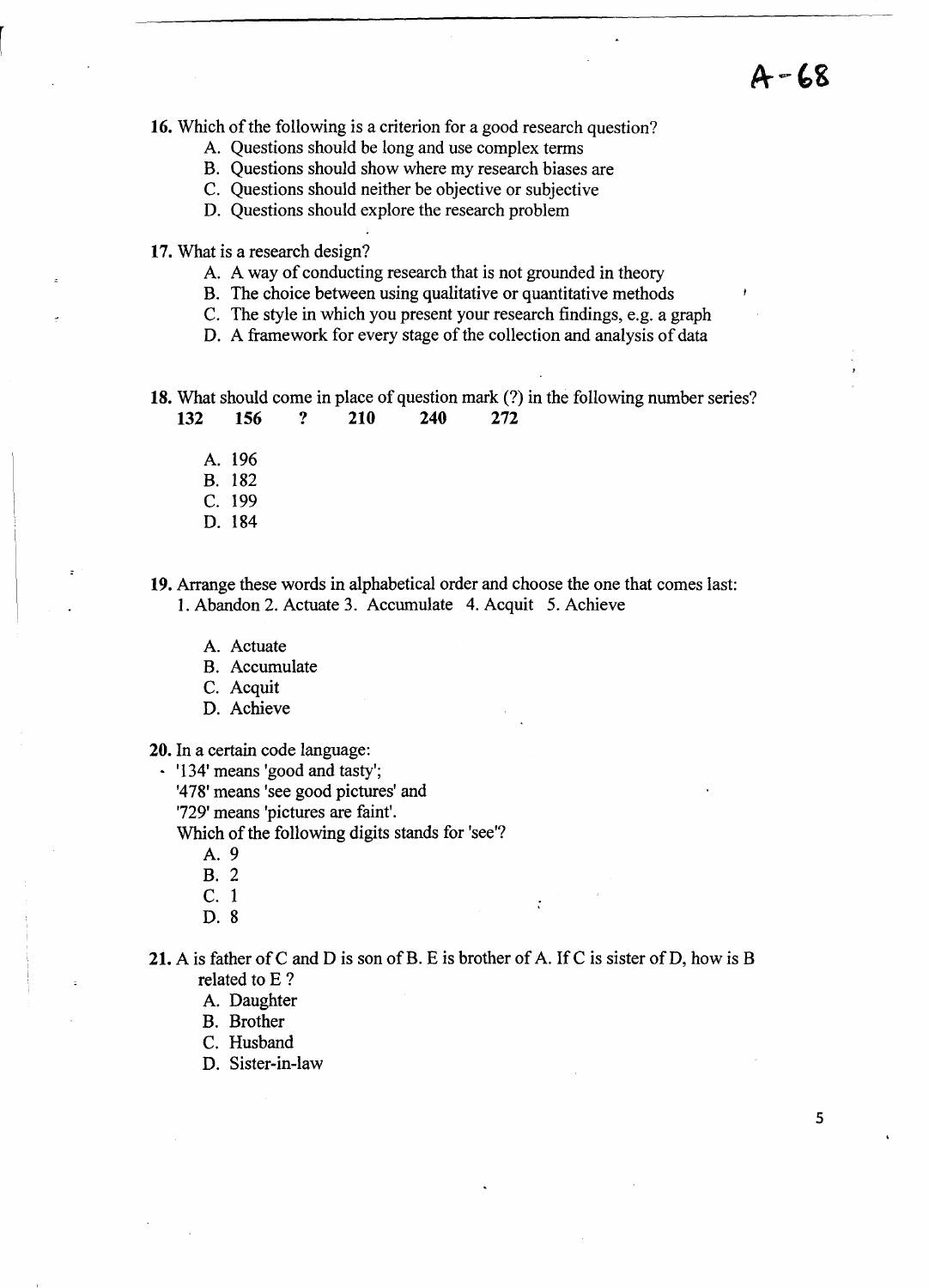- **22.** How many meaningful English words can be formed with the letters ESRO using each letter only once in each word?
	- A. None
	- B. One
	- C. Three
	- D. Two
- **23.** A woman introduces a man as the son of the brother of her mother. How is the man related to the woman?
	- A. Cousin
	- B. Son
	- C. Nephew
	- D. Uncle to Grandson
- **24.** A conservation group in the United States is trying to change the long-standing image of bats as frightening creatures. The group contends that bats are feared and persecuted solely because they are shy animals that are active only at night. Which of the following, if true, would cast the most serious doubt on the accuracy of the group's contention?
	- A. Bats are steadily losing natural roosting places such as caves and hollow trees and are thus turning to more developed areas for roosting.
	- B. Bats are regarded as frightening creatures not only in the United States but also in Europe, Africa, and South America.
	- C. Raccoons and owls are shy and active only at night; yet they are not generally feared and persecuted.
	- D. People know more about the behavior of other greatly feared animal species, such as lions, alligators, and greatly feared animal species, such as lions, alligators, and snakes, than they do about the behavior of bats.

 $\ddot{\cdot}$ 

**25.** Choose the conclusion(s) which logically follow from the given statements:

Statements:

All the books are papers. Some papers are journals. Some journals are calendars. Conclusions:

A. Some journals are books

B. Some calendars are papers

- C. Some books are journals
- D. Some books are calendars
	- A. Only A
	- B. Only B
	- C. Both C & D
	- D. None of the four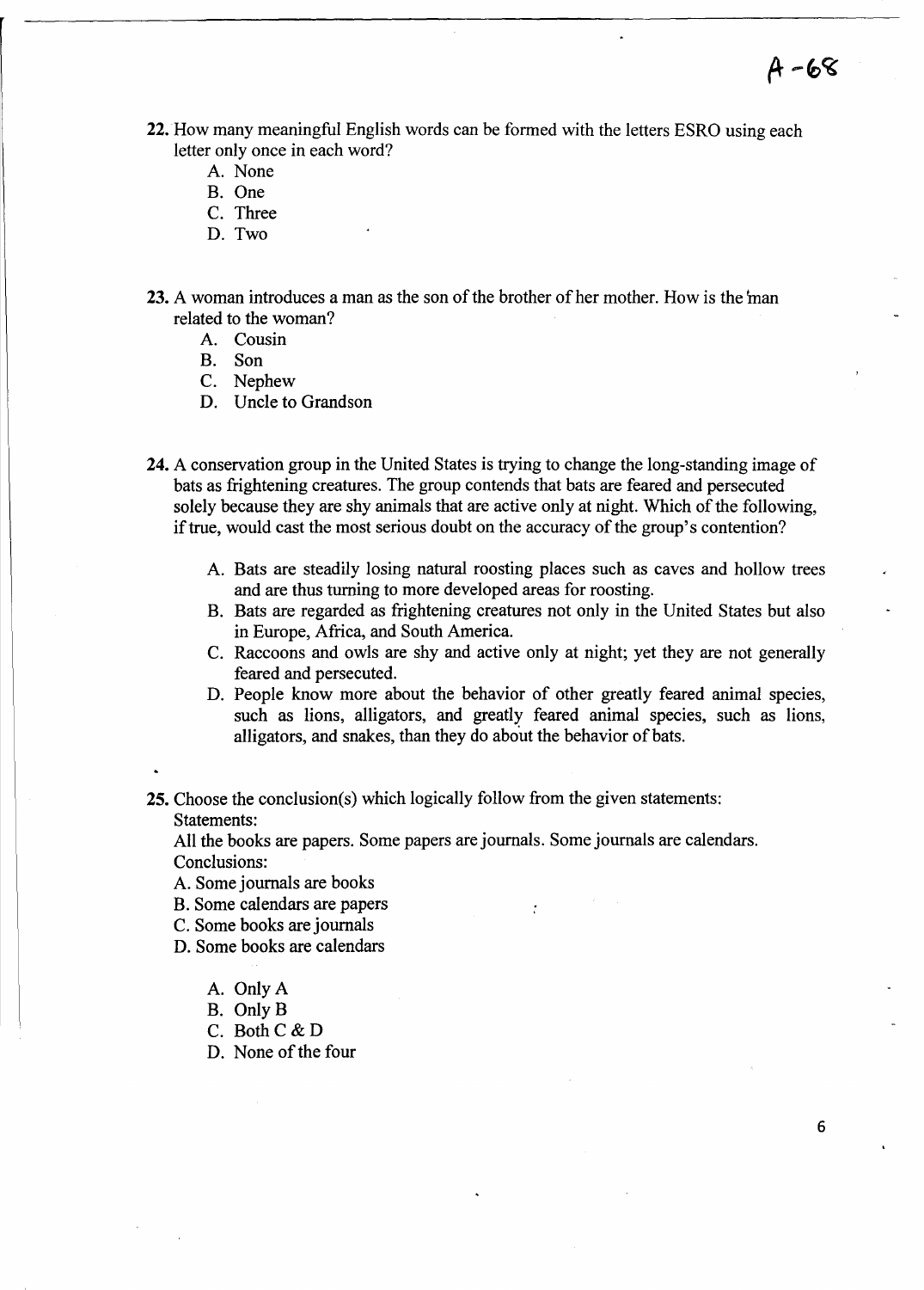- 26. The Publication *Manual of the American Psychological Association* (2001) and the *Chicago Manual of Style* (1993) are:
	- A. Well known works on research
	- B. Referencing style guides
	- C. Publishing journals.
	- D. Management journals

27. Which of these is not a step in the problem identification process of research?

- A. Discussion with subject experts
- B. Review of existing literature
- C. Theoretical foundation
- D. Management decision making
- 28. A shift in attitude in respondents between two points during data collection is called:
	- A. Reactive effect
	- B. Maturation effect
	- C. Regression effect
	- D. Conditioning effect

29. Organize the following in the correct order:

I. Organize and review the work

II. Evaluate the resources and material

- III. Focus and refine the topic
- IV. Gather the required material

V. Choose appropriate research tools

VI. Formulate the question and get background information

- A. III, VI, IV, V, II, I
- B. VI, III, IV, V, II, I
- C. VI, III, V, IV, I, II
- D. VI, III, V, IV, II, I

30. Which of the following options are the main tasks of research in modem society?

I. To keep pace with the advancement in knowledge.

II. To discover new things.

III. To write a critique on the earlier writings.

IV. To systematically examine and critically analyse the investigations/ sources with objectivity.

- A. IV, II and I
- B. I, II and III
- C. I and III
- D. II, III and IV

31. Which of the following is a non-conventional learning programme in higher education?

- A. SWAYAM
- B. Seminar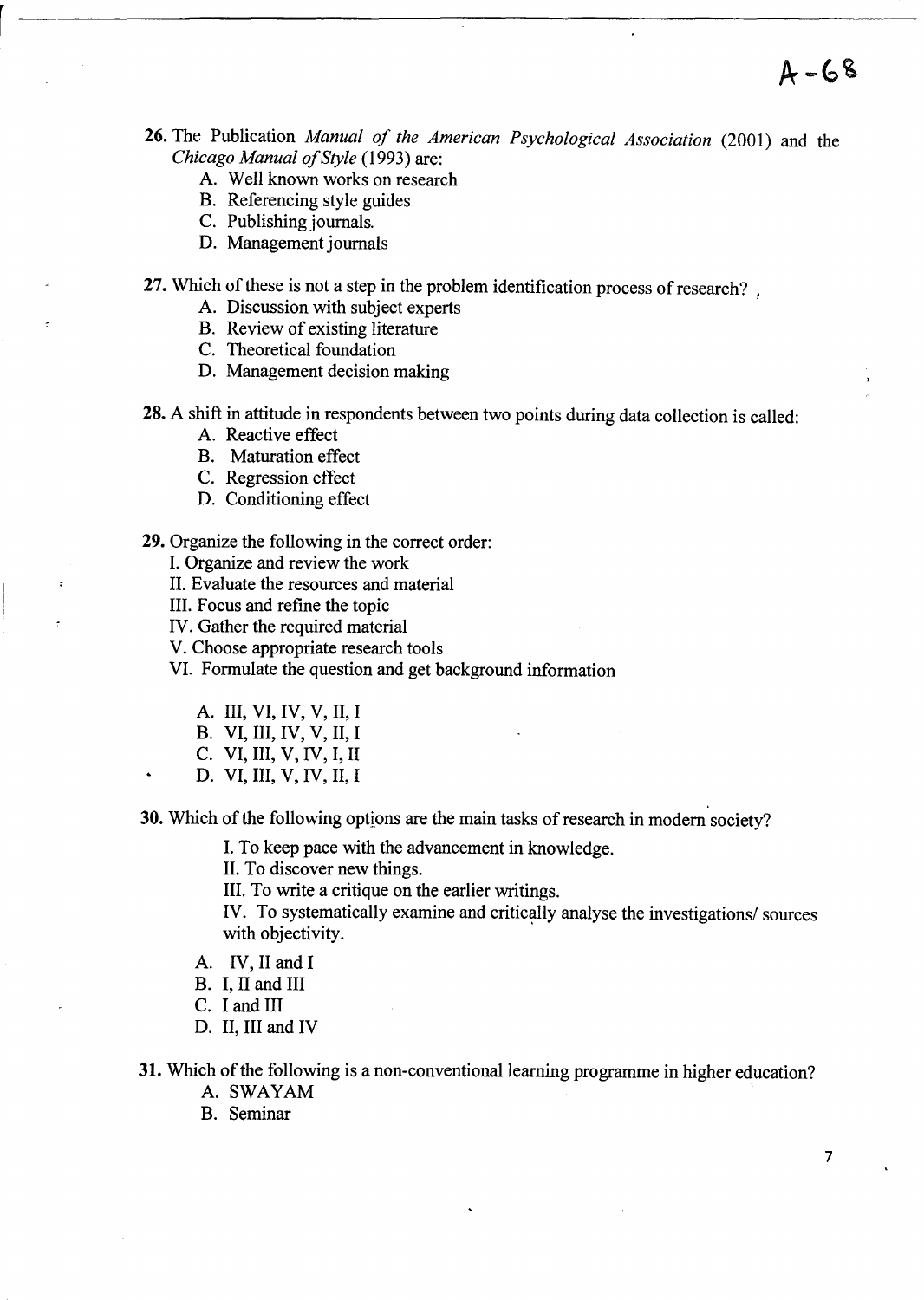C. Tutorial

D. Classroom learning

32. When verbal and non-verbal messages are contradictory, it is said that most people believe in:

 $\ddot{\cdot}$ 

- A. Indeterminate messages
- B. Verbal messages
- C. Non-verbal messages
- D. Aggressive messages

# 33. A communication process can be considered complete when:

- A. The sender transmits the message
- B. The message enters the channel
- C. The message leaves the channel
- D. The receiver understands the message

34. The missing term in the series 1,4,27, 16, ?, 36, 343, ... is:

- A. 30
- B. 49
- C. 125
- D. 81

# 35. P5QR, P4QS, P3QT, \_, PIQV.

- A. PQW
- B. PQ3U
- C. PQV2
- D. P2QU

 $A - 68$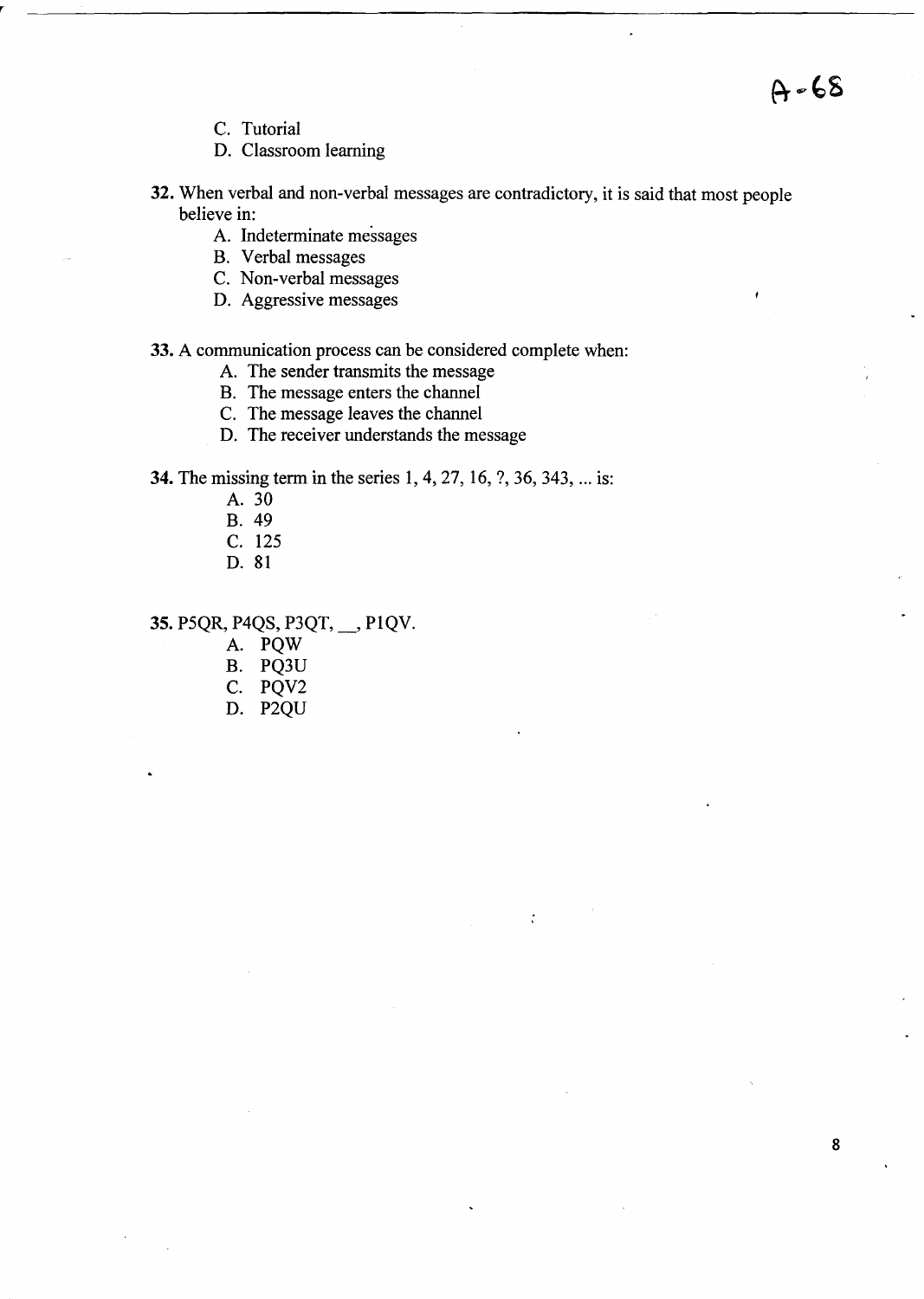$A - 68$ 

## **PART B**

- 36. "An Image of Africa" is the main title of a lecture/article by Chinua Achebe that responds to the literary work:
	- A. Cry, *The Beloved Country*
	- B. *Heart of Darkness'*
	- C. *Things Fall Apart*
	- D. *Disgrace*

## 37. Which of the following books is not by Frantz Fanon:

- A. *Black Skin, White Masks*
- B. *Toward the African Revolution*
- C. *Decolonizing Madness*
- D. *Decolonizing Africa*

# 38. 'Nastaliq' is a style of script used majorly in which language?

- A. Ao
- B. Kashmiri
- C. Pahadi
- D. Arabi-Malayalam

39. Stuart Hall's "Circuit of Culture" includes:

- A. Representation, Identity, Production, Consumption, and Regulation.
- B. Representation, Circulation, Identity, Consumption, and Regulation.
- C. Representation, Circulation, Identity, Consumption, and Reproduction.
- D. Representation, Identity, Consumption, Reproduction, and Contestation.
- .<br>.<br>. **40.** The pioneers in the study of "mass culture" within academia is recognized to belong to this school of thought:
	- A. The Birmingham School
	- B. The Prague School
	- C. The Frankfurt School
	- D. The Russian School

#### **41.** "Aura", a concept put forward by Walter Benjamin means:

- A. A quality that eludes all artwork.
- B. A quality that canonizes certain artwork.
- C. A quality that makes artwork sacred.
- D. A quality of artwork that cannot be reproduced.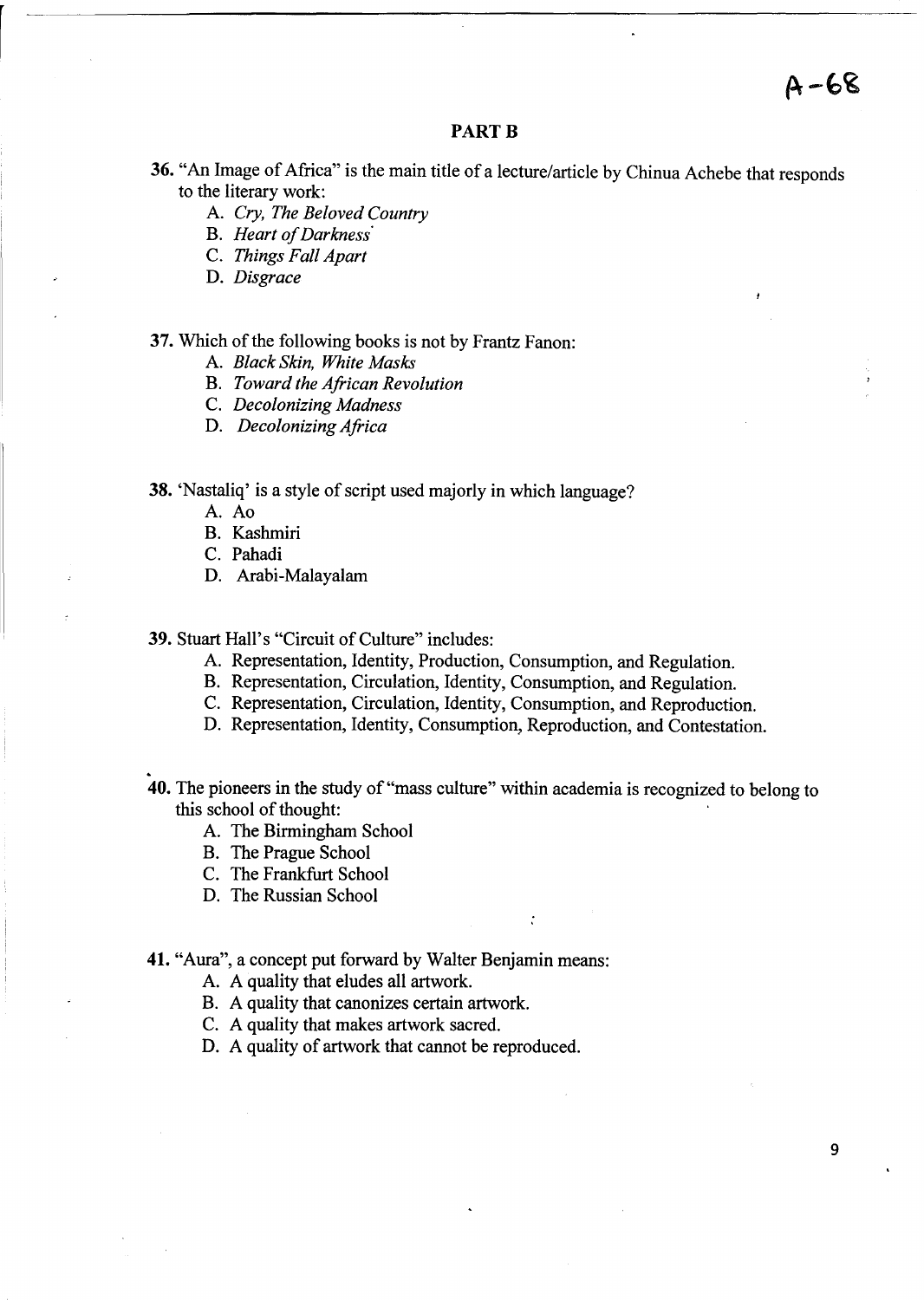**42.** Choose the right match between the authors and their work.

- A. Perumal Murugan, S. Hareesh, Yogesh Master, Taslima Nasrin; *Meesha, Madhorubhagan, Dhundi, Lajja.*
- B. Perumal Murugan, S. Hareesh, Yogesh Master, Taslima Nasrin: *Madhorubhagan, Meesha, Dhundi, Lajja.*
- C. Perumal Murugan, S. Hareesh, Yogesh Master, Taslima Nasrin: *Dhundi, Meesha, Lajja, Madhorubhagan.*
- D. Perumal Murugan, S. Hareesh, Yogesh Master, Taslima Nasrin: *Madhorubhagan, Dhundi, Meesha, Lajja*

**43.** The term *Weltliteratur* was made famous by  $\cdot$ .

- A. Schelling
- B. Goethe
- C. Schlegel
- D. Herder
- 44. Most early novels written in various languages of India during the late 19<sup>th</sup> century and early 20th century, be it *Indulekha, Indirabai, Durgeshnandini, Prathapa Mudaliar Charithram,* had this theme in common:
	- A. The ill-effects of Sati B. Women in nationalist movement
		-
	-
	- C. Women as warriors D. Women's reform via education
- **45.** The eighteenth century Telugu classic *Radhika Santwanam* by Muddupalani was reprinted in 1910 and ran into controversies around expressing female sexuality. Who is the person who reprinted and defended its worth vociferously?
	- A. Bangalore Nagaratnamma
	- B. Tanjavur Renuka
	- C. Tanguturi Prakasam
	- D. Gurajada Appa Rao

**46.** Pick the odd one out:

- A. Akka Mahadevi
- B. MuktaBai
- C. Sule Sankavva
- D. Atukuri Molla

**47.** The first ever linguistic survey of India by G. A. Grierson used as the method to distinguish between language and a dialect:

- A. Mother Tongues
- B. Translation

C. Orality

D. Scholarly research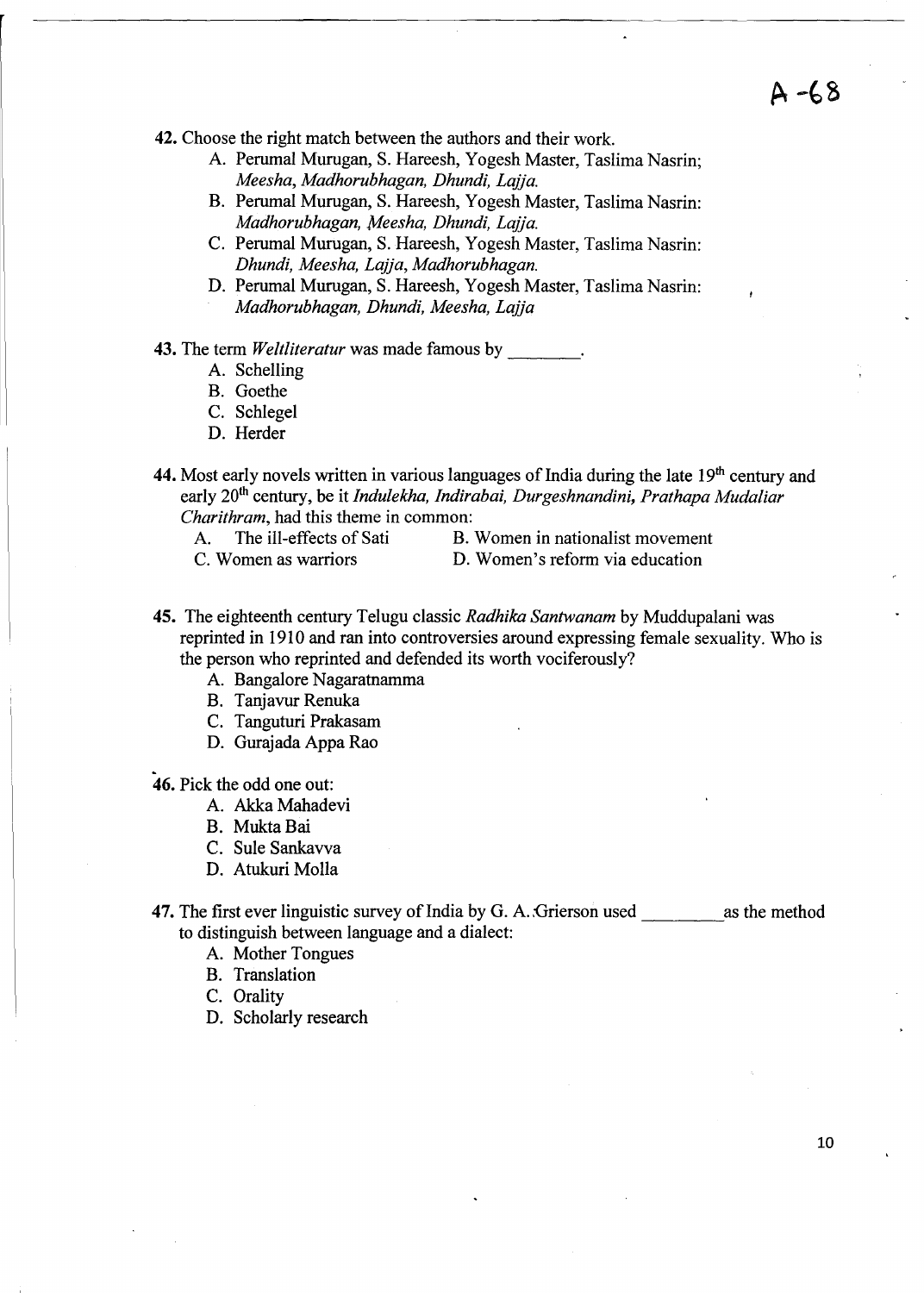**48.** distinguishes translation as a 'process' and a 'product'.

- A. Abrecht Neubert
- B. Eugene Nida
- C. Jiri Levy
- D. Emile Victor Rieu

**49.** Jotirao Phule's *Slavery* uses the following mode of writing:

- A. Speech
- B. Dialogue
- C. Descriptive
- D. Poetic
- **50.** According to Bharatamuni, in the *Nataka* and the *Prakarana,* the playwrights should make sure the number of Acts as \_\_\_\_\_\_\_\_.<br>A. Not less than five and not more than ten
	-
	- B. Not less than eight, and not more than ten
	- C. Not less than three, and not more than five
	- D. None of the above

#### *51. Dialectic of Enlightenment* was written by:

- A. Jean Baudrillard and Max Horkheimer
- B. Max Horkheimer and Theodor Adorno
- C. Jean Baudrillard and Theodor Adorno
- D. Jean Baudrillard and Pierre Bourdieu
- **52.** It is argued that Indian literature is neither "one" nor "many" but rather a systemic whole, by:
	- A. Sujit Mukherjee
	- B. Sisir Kumar Das
	- C. Swapan Majumdar
	- D. V. K. Gokak
- **53.** Who among the following do you associate with the concepts of formal and dynamic equivalence?

 $\ddot{\cdot}$ 

- A. Itamar Evan-Zohar
- B. Eugene Nida
- C. Lawrence Venuti
- D. Walter Benjamin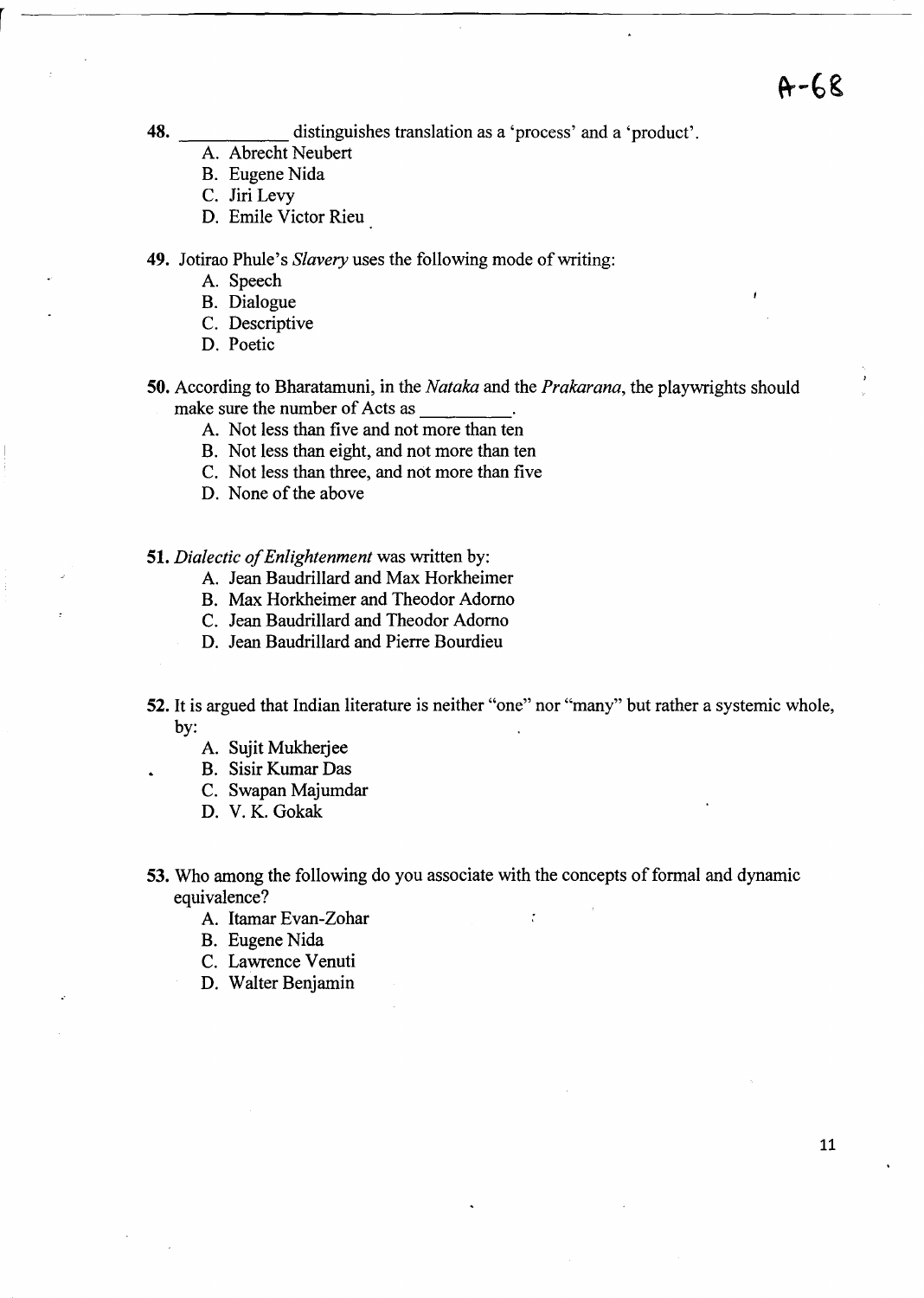# $A - \xi$

54. "Annihilation of Caste" was written in the year:

- A. 1925
- B. 1956
- C. 1936
- D. 1946

55. Who is closely associated with the term "double consciousness"?

- A. Paul Gilroy
- B. Stuart Hall
- C. W. E. B. Du Bois
- D. Chinua Achebe
- 56. Who introduced the concept "Subaltern"?
	- A. Edward Said
	- B. Partha Chatterjee
	- C. Antonio Gramsci
	- D. Homi K Bhabha
- 57. Ollari language belongs to which language family?
	- A. Indo-Aryan
	- B. Dravidian
	- C. Austroasiatic
	- D. Tibeto-Burmese

58. Who said that Comparative Literature in India asserts the "national cultural identity?"

- A. Susan Bassnett
- B. Rabindranath Tagore
- C. Amiya Dev
- D. Ganesh Devy
- 
- 59. Who are the editors of the books *No Alphabet in Sight: New Dalit Writing from South India and Steel Nibs Are Sprouting: New Dalit Writing from South India: 2?* 
	- A. Gopal Guru and Sundar Sarukkai
	- B. K. Satyanarayana and Susie Tharu
	- C. D.R. Nagaraj and Satayanarayana
	- D. Sana! Mohan and Ravikumar
- 60. Who among the following introduced 'Polysystem Theory'?
	- A. Jermy Mundy
	- B. Andre Lefvre
	- C. Itamar Evan Zohar
	- D. Lawrence Venuti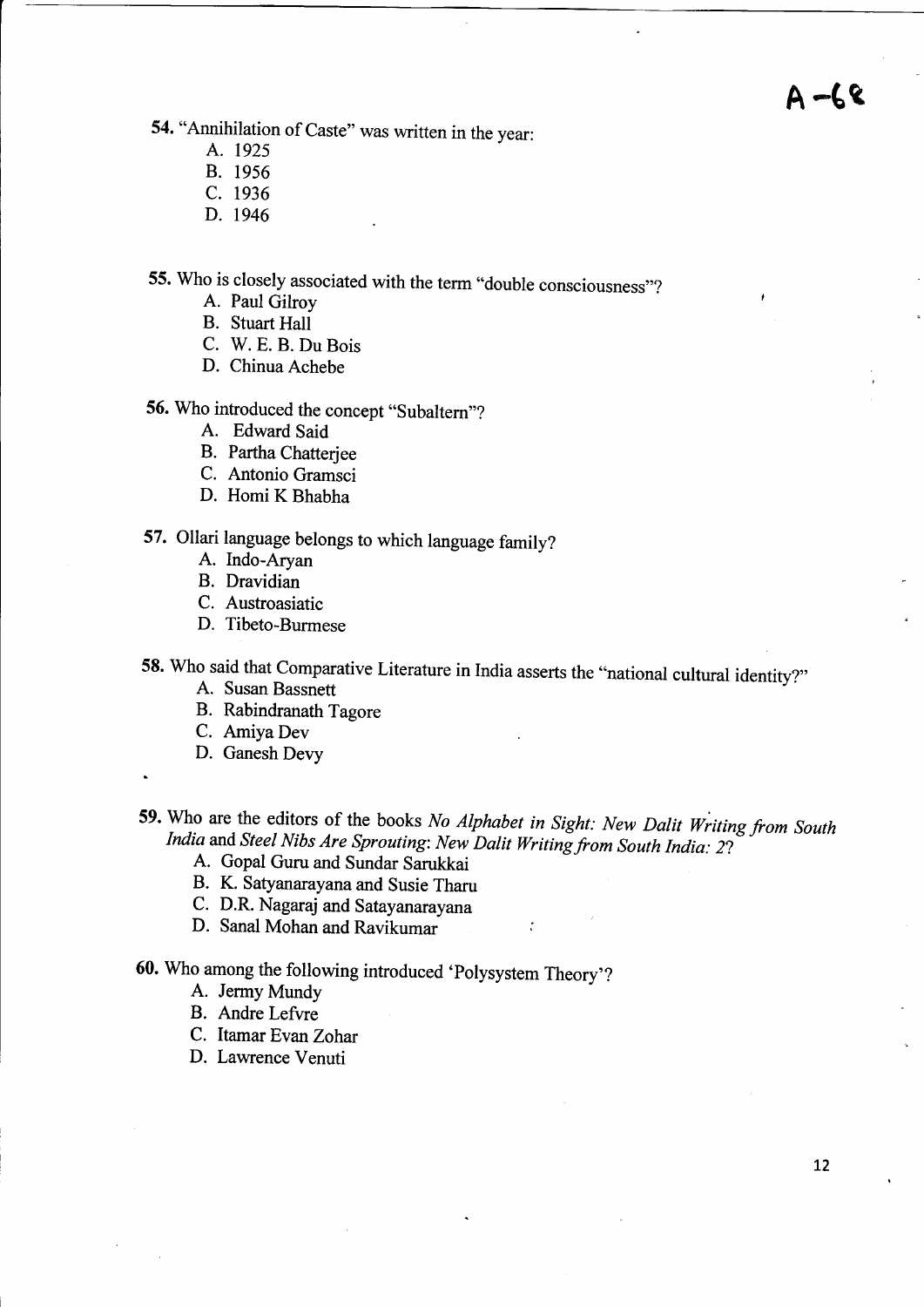61. The concept of 'Differential Multilogue' in Comparative Literature is credited to:

- A. Gurbhgat Singh
- B. Sisir Kumar Das
- C. K.M. George
- D. Amiya Dev

*62. Munivahanudu,* a Dalit drama, is credited to:

- A. Boyi Bhimamanna
- B. Gurram lashua
- C. Kolakaluri Enoch
- D. Bhagya Reddy Varma
- 63. Saussure argues that the relationship between signifier and signified  $/$  language and meaning is  $\frac{1}{\sqrt{1-\frac{1}{n}}}\$ 
	- A. Predictable
	- B. Arbitrary
	- C. Confusing
	- D. fixed
- 64. Totosy proposed as an approach to study text with and in the context of culture and the discipline of Cultural Studies.
	- A. Cultural Studies
	- B. Comparative Studies
	- C. Comparative Literature
	- D. Comparative Cultural Studies
- 6? In *Against World Literature,* Emily Apter argues for a rethinking of Comparative Literature focusing on the politics of \_\_\_\_\_\_\_\_\_.
	- A. Untranslatability
	- B. Translatability
	- C. Vernacular
	- D. Cosmopolitanism

66. Jacques Derrida coined the neologism \_\_\_\_ to denote 'difference' and 'deferring' of meaning.

- A. Differance
- B. Deconstruction
- C. Deference
- D. Discourse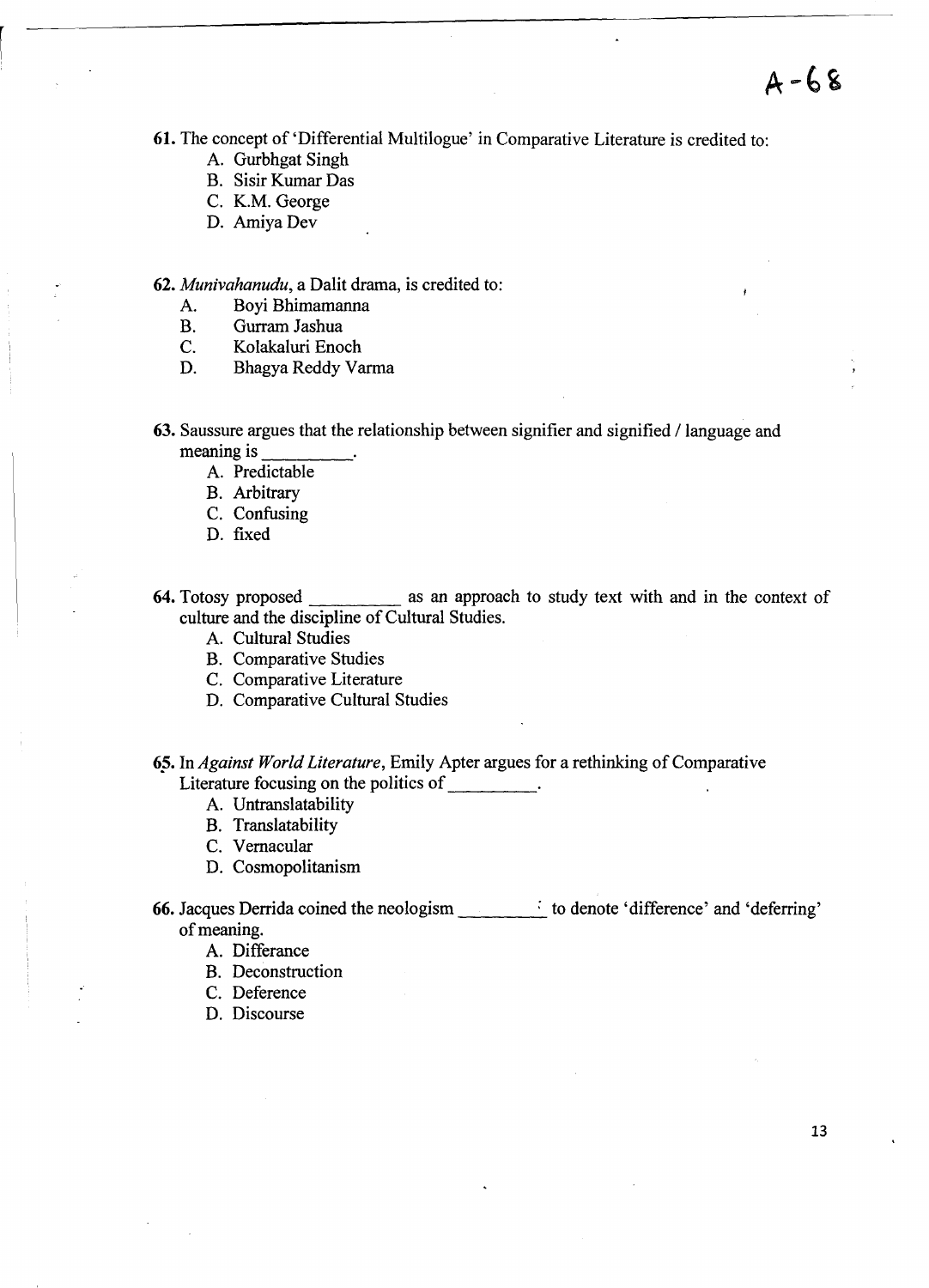- **67.** Who among the following declared the death of Comparative Literature as we know it and argued for a "new comparative literature" in 2003?
	- A. Sisir Kumar Das
	- B. Tejaswini Niranjana
	- C. Gayatri Chakravorty Spivak
	- D. Amiya Dev
- **68.** What is the framework that broadened the contours of feminism to juxtapose gender discourse with the questions of caste, class, race, religion, sexuality etc.?
	- A. Dalit feminism
	- B. Black feminism
	- C. Subalternity
	- D. Intersectionality
- **69.** Which among the following is not a report of the American Comparative Literature Association?
	- A. Levin Report
	- B. Greene Report
	- C. Bernheimer Report
	- D. Felix Report
- **70.** Who argued that being one step outside modernity is indeed being one step ahead of modernity?

 $\ddot{\cdot}$ 

- A. MSS Pandian
- B. Partha Chatterjee
- C. Dipesh Chakarabarty
- D.Ashis Nandy